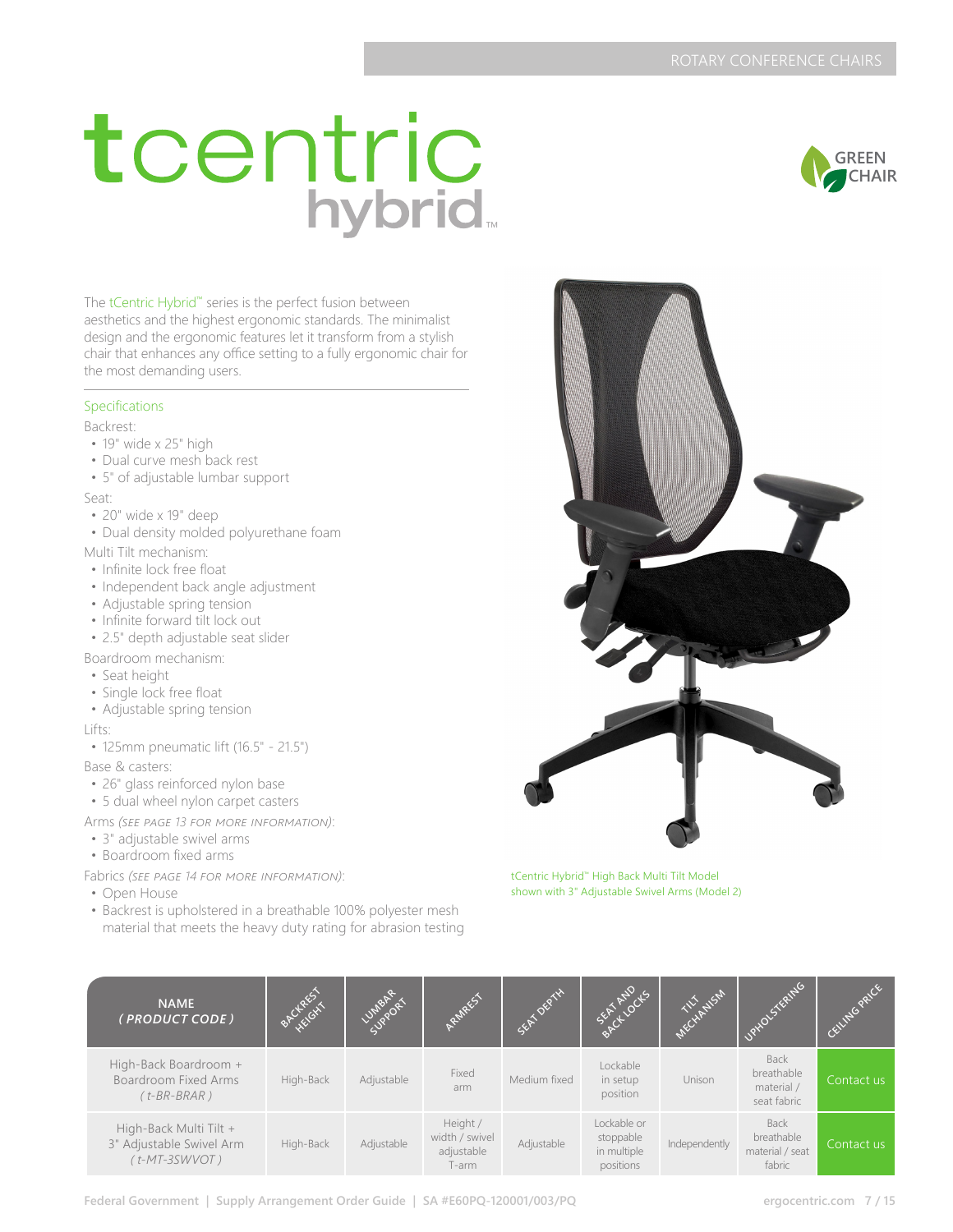## *iCentric* mesh boardroom



#### Specifications

Backrest:

- 21" wide x 24" high
- Dual curve backrest

Seat:

- 20.5" wide x 18.5" deep
- Dual density molded polyurethane foam

Boardroom mechanism:

- Free float
- Seat height
- Adjustable spring tension tilt lock Lifts:
- 125mm pneumatic lift (15.5" 20.5")

Base & casters:

- 26" glass reinforced nylon base
- 5 dual wheel nylon carpet casters
- Arms *(see page 13 for more information)*: • Boardroom fixed arms

Fabrics *(see page 14 for more information)*:

- Open House
- Backrest is upholstered in a breathable 100% polyester knit/mesh material that meets the heavy duty rating for abrasion testing.
- Available in 3 colours Black with standard black horizontal band detail, Silver with standard black horizontal band detail, Dark Chocolate with standard black horizontal band detail
- Unique mesh the iCentric Mesh feature proprietary flexible weave upholstery
- Comprised of polyester and monofilament/elastic yarns, the fabric offers a softer feel than traditional mesh while allowing increased air flow
- The fabric is designed with a horizontal band detail to provide additional support compared to other mesh backs





iCentric Mesh High Back Boardroom Model shown with Fixed Arms shown in Silver with black horizontal band detail. (Model 1)